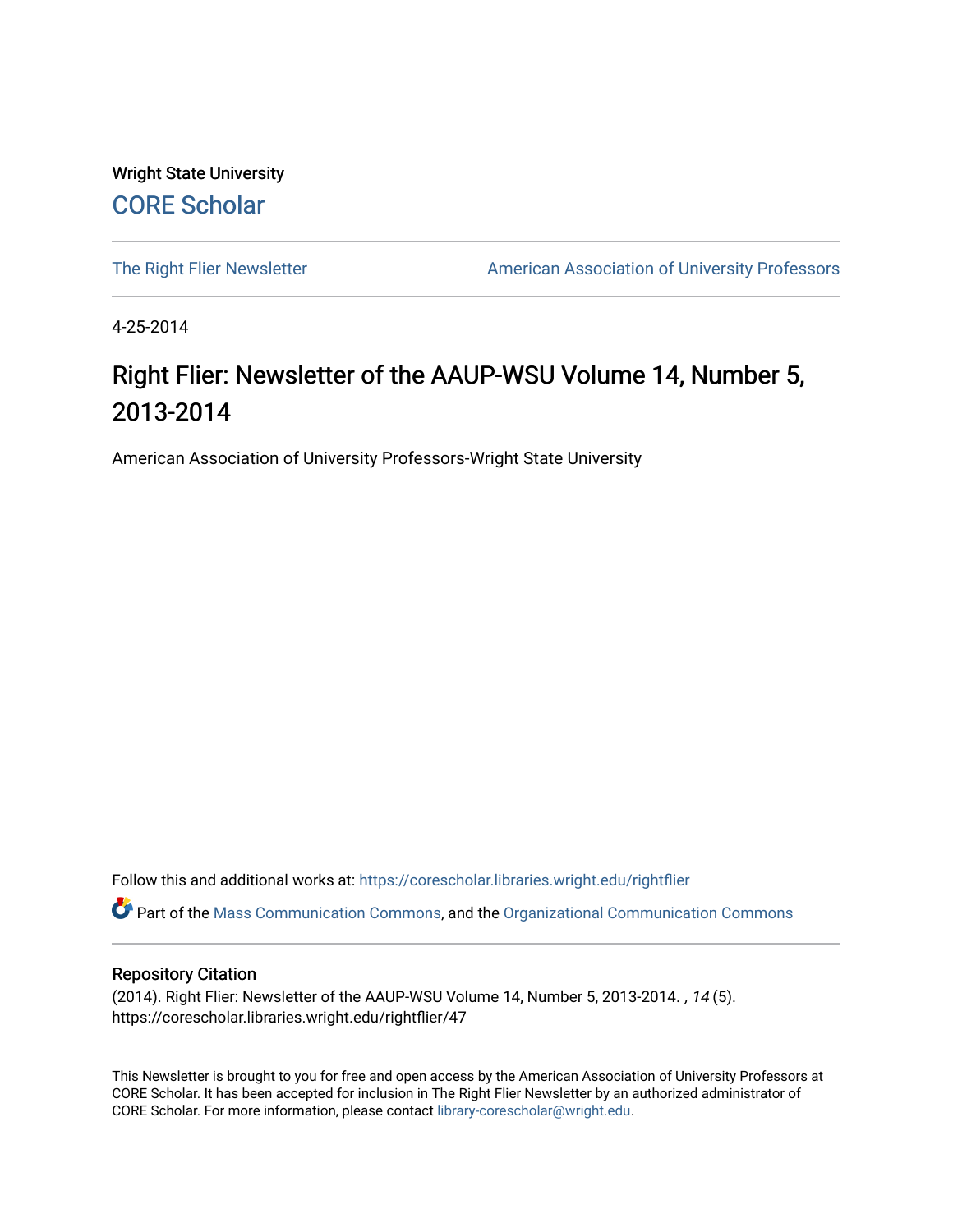# **The Right Flier**

## **The Newsletter of AAUP-WSU**

**Volume 14, Number 5 2013-2014**

**Editors: Marty Kich and Linda Farmer**

### **The Administration's Initial Financial Proposals Add Up to a Pay Cut for All Faculty**

### **Prepared by Rudy Fichtenbaum, AAUP-WSU's Chief Negotiator**

The back drop for our negotiations was laid out at the budget workshop – the administration's annual presentation to the Board of Trustees of the upcoming fiscal year's budget – where the administration proposed increasing wages and salaries at the University by \$3.1 million (about 1.9%) and cutting benefits by \$3.1 million, despite admitting that health care costs had not gone up. For every dollar increase in wages and salaries the University has to pay \$0.14 to STRS or OPERS. So a \$3.1 million increase in salaries and wages means spending another \$434,000 on benefits. To cut benefits by a net of \$3.1 million, the University actually has to cut all other benefits (mostly health care spending) by \$3.5 million. The budget proposed by the administration is aimed principally at making \$8 million in "strategic investments."

- \$1 million in unspecified strategic investments
- \$1.25 million for "student success initiatives"
- \$2.7 million for technology
- \$1 million for capital needs
- \$2 million for "marketing/branding"

Here is what the American Marketing Association says about branding: The American Marketing Association (AMA) defines a brand as a "name, term, sign, symbol or design, or a combination of them intended to identify the goods and services of one seller or group of sellers and to differentiate them from those of other sellers.

So we are going to spend \$2 million a year to develop a method of distinguishing our University from other universities. How about **Wright State where the people who teach our students come last!**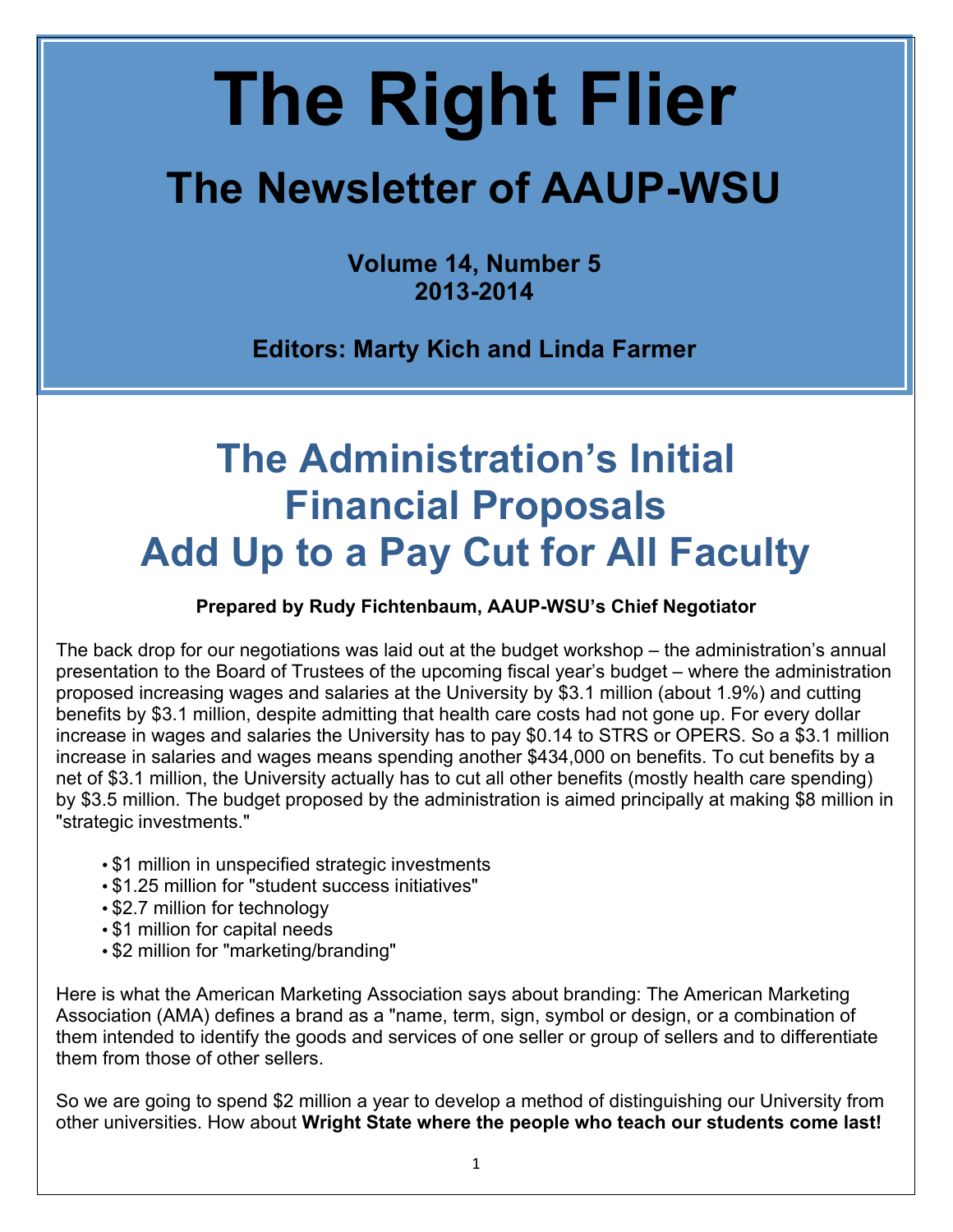In addition, the budget calls for:

- \$8 million subsidy for intercollegiate athletics (about 1/3 goes to athletic scholarships); last year intercollegiate athletics ran a \$0.75 million deficit beyond the subsidy given to it by the University).
- \$1.3 million subsidy to the Nutter Center
- \$3.2 million subsidy to the Student Union

The basic outline of the administration's proposal on compensation is as follows:

Salary:

1) Raises 1.5% plus \$600 for assistant professors in 2014-15, 2% plus \$600 for assistant professors in 2015-16 and 2.5% plus \$600 for assistant professors in 2016-17.

2) They agreed to call movement from Instructor to Lecturer a promotion with a 7.5% raise retroactive to last year.

Health Care:

1) HMO with 0 deductible, maximum out of pocket \$500 individual/\$1,000 and no coinsurance, \$250 copay for hospital and \$15 copay to for primary care/specialist, \$35 urgent care copay and \$75 copay for ER becomes:

PPO 90/10 with \$250 individual/\$750 family deductible, 10% coinsurance, maximum out of pocket \$1,500 individual/\$4000 family, \$20 copay to for primary care and \$30 specialist, \$45 copay urgent care and \$200 copay ER.

2) PPO with 0 deductible, 10% coinsurance, maximum out of pocket \$1,250 individual/\$2,500 family \$20 copay for primary care/specialist, \$35 urgent care copay and \$75 copay for ER becomes:

PPO 80/20 with \$500 individual/\$1,500 family deductible, 20% coinsurance, maximum out of pocket \$3,000 individual/\$8,000 family, \$30 copay to for primary care and \$40 specialist, \$45 copay urgent care and \$200 copay ER.

3) HDHP stays the same but University contributions to HSA go down each year so that by 2017 Employee only will receive \$1,000 and family \$2,000.

4) Unbundling premiums for dental and vision with the hope that many will opt out of these plans which will save the University money.

What does this mean:

Remember:

1) STRS and alternative retirement contributions will increase 1% in 2014 to 12%, 1% in 2015 to 13%, and 1% in 2016 to 14% so your take home pay will go down by 3% over the next three years.

2) A conservative estimate of inflation is 1.5% per year: 4.5% inflation over three years.

We estimate the cost of the changes in health care as being equivalent to -0.78% pay cut in 2014-15, -1.52% cut in pay in 2015-16 and -1.82% cut in pay in 2016-17. In other words, before the STRS